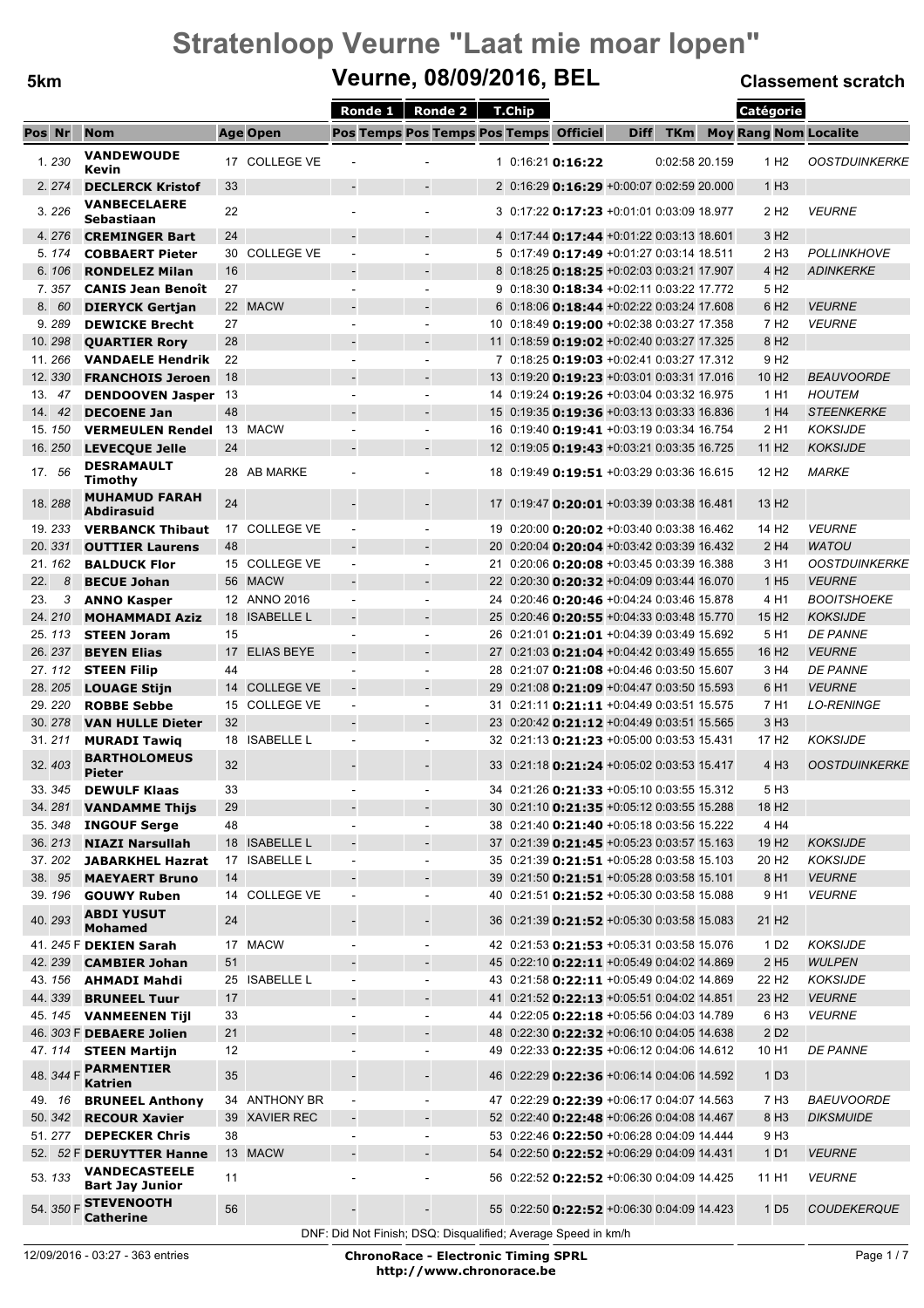### **5km Veurne, 08/09/2016, BEL Classement scratch**

|        |                |                                                    |                 |                   |                          | Ronde 1 |                                | <b>Ronde 2</b> | T.Chip |                                                                                                 |             |            | Catégorie                    |                          |
|--------|----------------|----------------------------------------------------|-----------------|-------------------|--------------------------|---------|--------------------------------|----------------|--------|-------------------------------------------------------------------------------------------------|-------------|------------|------------------------------|--------------------------|
| Pos Nr |                | <b>Nom</b>                                         |                 | <b>Age Open</b>   |                          |         |                                |                |        | Pos Temps Pos Temps Pos Temps Officiel                                                          | <b>Diff</b> | <b>TKm</b> | <b>Moy Rang Nom Localite</b> |                          |
|        | 55.190         | <b>FLORIZOONE</b><br><b>Frederic</b>               | 39              |                   |                          |         |                                |                |        | 51 0:22:39 0:22:54 +0:06:32 0:04:09 14.407                                                      |             |            | 10 H <sub>3</sub>            | <b>VEURNE</b>            |
|        |                | 56. 102 F PAUWELS Yente                            | 11              |                   |                          |         | $\overline{\phantom{a}}$       |                |        | 57 0:22:54 0:22:54 +0:06:32 0:04:09 14.404                                                      |             |            | 2 D1                         | <b>HOUTEM</b>            |
|        | 57.264         | <b>VANELSLANDE Bert</b>                            | 19              |                   |                          |         | ÷.                             |                |        | 50 0:22:35 0:23:03 +0:06:41 0:04:11 14.313                                                      |             |            | 24 H <sub>2</sub>            |                          |
|        | 58.151         | <b>VERMEULEN Rik</b>                               | 42              |                   |                          |         | $\overline{\phantom{a}}$       |                |        | 59 0:22:55 0:23:06 +0:06:44 0:04:12 14.280                                                      |             |            | 5 H4                         | <b>KOKSIJDE</b>          |
|        | 59.235         | <b>YUSSUF ODAWA</b><br>Ahmed                       | 22              |                   |                          |         | ٠                              |                |        | 58 0:22:55 0:23:09 +0:06:47 0:04:12 14.248                                                      |             |            | 25 H <sub>2</sub>            |                          |
| 60.    | $\overline{c}$ | <b>ANNO Floris</b>                                 |                 | 10 ANNO 2016      |                          |         |                                |                |        | 61 0:23:06 0:23:10 +0:06:47 0:04:12 14.244                                                      |             |            | 12 H <sub>1</sub>            | <b>BOOITSHOEKE</b>       |
|        | 61.292         | <b>VANLERBERGHE</b><br>Zamiel                      | 10              |                   |                          |         |                                |                |        | 62 0:23:08 <b>0:23:11</b> +0:06:49 0:04:13 14.228                                               |             |            | 13 H1                        |                          |
|        | 62. 259 F      | <b>SCHEIRLYNCK</b><br>Nienke                       | 10 <sup>°</sup> | YVES SCHEI        |                          |         |                                |                |        | 63 0:23:12 0:23:16 +0:06:53 0:04:13 14.181                                                      |             |            | 3 D1                         | <b>VEURNE</b>            |
|        | 63.199         | <b>HANSSENS Steven</b>                             | 26              |                   |                          |         |                                |                |        | 60 0:23:03 <b>0:23:16</b> +0:06:54 0:04:13 14.175                                               |             |            | 26 H <sub>2</sub>            | <b>DIKSMUIDE</b>         |
|        | 64.251         | <b>LYCKE Brecht</b>                                | 22              |                   |                          |         |                                |                |        | 64 0:23:17 0:23:27 +0:07:05 0:04:15 14.070                                                      |             |            | 27 H <sub>2</sub>            | <b>KOKSIJDE</b>          |
|        |                | 65. 155 F AERNOUDT Grace                           | 16              | <b>COLLEGE VE</b> |                          |         | $\blacksquare$                 |                |        | 66 0:23:27 0:23:29 +0:07:07 0:04:16 14.050                                                      |             |            | 3 D <sub>2</sub>             | <b>OOSTDUINKERKE</b>     |
|        | 66.191         | <b>FLORIZOONE Luca</b>                             | 13              |                   |                          |         | $\overline{\phantom{a}}$       |                |        | 67 0:23:29 0:23:32 +0:07:10 0:04:16 14.018                                                      |             |            | 14 H1                        | <b>VEURNE</b>            |
| 67.    | 28<br>68.261   | <b>CHRISTIAEN Renzo</b><br><b>SCHEIRLYNCK Olaf</b> | 13<br>14        |                   |                          |         | ÷.                             |                |        | 69 0:23:31 <b>0:23:33</b> +0:07:11 0:04:17 14.004<br>72 0:23:36 0:23:37 +0:07:15 0:04:17 13.966 |             |            | 15 H1<br>16 H1               | <b>ADINKERKE</b>         |
|        |                | 69. 159 F BAERT Flore                              | 13              | <b>COLLEGE VE</b> |                          |         | $\overline{\phantom{a}}$<br>ä, |                |        | 76 0:23:38 0:23:39 +0:07:17 0:04:18 13.950                                                      |             |            | 4 D1                         | <b>VEURNE</b>            |
|        | 70.319         | <b>VANHOUCKE Warre</b>                             | 13              |                   |                          |         | $\overline{a}$                 |                |        | 73 0:23:36 0:23:39 +0:07:17 0:04:18 13.949                                                      |             |            | 17 H1                        |                          |
|        | 71.286         | <b>SEGAERT Niels</b>                               | 13              |                   |                          |         | ÷.                             |                |        | 74 0:23:38 0:23:39 +0:07:17 0:04:18 13.946                                                      |             |            | 18 H1                        |                          |
|        |                | 72. 363 F CLARYS Mo                                | 13              |                   |                          |         |                                |                |        | 75 0:23:38 0:23:39 +0:07:17 0:04:18 13.945                                                      |             |            | 5 D1                         |                          |
|        | 73.188         | <b>DUPULTHYS Nicolas</b>                           | 15              | <b>COLLEGE VE</b> | $\sim$                   |         | ÷.                             |                |        | 70 0:23:34 <b>0:23:44</b> +0:07:22 0:04:18 13.901                                               |             |            | 19 H1                        | <b>VEURNE</b>            |
|        | 74.334         | <b>HOSTEN Tibo</b>                                 | 16              |                   |                          |         |                                |                |        | 68 0:23:31 <b>0:23:44</b> +0:07:22 0:04:19 13.897                                               |             |            | 28 H <sub>2</sub>            |                          |
|        | 75.161         | <b>BAERT Thiery</b>                                | 51              | <b>COLLEGE VE</b> | $\blacksquare$           |         | $\overline{\phantom{a}}$       |                |        | 77 0:23:40 0:23:45 +0:07:22 0:04:19 13.894                                                      |             |            | 3 H <sub>5</sub>             | <b>VEURNE</b>            |
|        | 76.148         | <b>VERBEECK Matthias</b>                           | -27             |                   |                          |         |                                |                |        | 65 0:23:27 0:23:45 +0:07:22 0:04:19 13.894                                                      |             |            | 29 H <sub>2</sub>            | <b>VEURNE</b>            |
|        | 77.285         | <b>DEVOS Stijn</b>                                 | 41              |                   |                          |         | $\overline{\phantom{a}}$       |                |        | 78 0:23:41 <b>0:23:46</b> +0:07:24 0:04:19 13.882                                               |             |            | 6 H4                         |                          |
|        | 78.265         | <b>BONNER Quintijn</b>                             | 19              |                   |                          |         |                                |                |        | 71 0:23:34 <b>0:24:01</b> +0:07:39 0:04:22 13.731                                               |             |            | 30 H <sub>2</sub>            |                          |
|        |                | 79. 166 F BONNEZ Beatrijs                          |                 | 16 COLLEGE VE     | $\sim$                   |         | ÷.                             |                |        | 82 0:24:01 <b>0:24:02</b> +0:07:40 0:04:22 13.723                                               |             |            | 4 D <sub>2</sub>             | <b>VEURNE</b>            |
|        | 80.169         | <b>CAMO Abdalrhaman</b>                            | 14              | <b>ISABELLE L</b> |                          |         | $\overline{\phantom{a}}$       |                |        | 80 0:23:57 <b>0:24:04</b> +0:07:42 0:04:22 13.710                                               |             |            | 20 H <sub>1</sub>            | <b>KOKSIJDE</b>          |
|        | 81.154         | <b>ADRIMZAI Tareq</b>                              |                 | 18 ISABELLE L     |                          |         |                                |                |        | 79 0:23:49 <b>0:24:05</b> +0:07:43 0:04:22 13.696                                               |             |            | 31 H <sub>2</sub>            | <b>KOKSIJDE</b>          |
|        | 82.253         | <b>MUYLLE L</b>                                    | 11              |                   |                          |         | $\overline{\phantom{a}}$       |                |        | 81 0:23:58 0:24:05 +0:07:43 0:04:22 13.696                                                      |             |            | 21 H1                        | <b>VEURNE</b>            |
|        | 83.324         | <b>VAN DEN HOECK</b><br><b>Bart</b>                | 47              |                   |                          |         | $\blacksquare$                 |                |        | 83 0:24:02 0:24:12 +0:07:50 0:04:24 13.632                                                      |             |            | 7 H4                         | <b>MENEN</b>             |
|        | 84. 45         | <b>DEMAN Kris</b>                                  | 50              |                   |                          |         | $\overline{\phantom{a}}$       |                |        | 84 0:24:04 0:24:14 +0:07:52 0:04:24 13.613                                                      |             |            | 4 H <sub>5</sub>             | <b>BOVEKERKE</b>         |
|        | 85.195         | <b>GOFIIN Niko</b>                                 | 42              |                   |                          |         |                                |                |        | 85 0:24:05 0:24:18 +0:07:56 0:04:25 13.578                                                      |             |            | 8 H4                         |                          |
|        |                | 86. 180 F DEGROOTE Ilse                            | 15              | <b>COLLEGE VE</b> |                          |         | $\blacksquare$                 |                |        | 88 0:24:23 0:24:24 +0:08:02 0:04:26 13.516                                                      |             |            | 6 D1                         | <b>VEURNE</b>            |
| 87.    | 5              | <b>BAES Alexander</b>                              | 32              |                   | $\overline{\phantom{a}}$ |         | ٠                              |                |        | 87 0:24:22 0:24:31 +0:08:08 0:04:27 13.460                                                      |             |            | 11 H <sub>3</sub>            | <b>ADINKERKE</b>         |
|        |                | 88. 175 CUVELIER Chris                             | 55              |                   |                          |         | $\overline{\phantom{a}}$       |                |        | 86 0:24:13 0:24:32 +0:08:10 0:04:27 13.449                                                      |             |            | 5 H <sub>5</sub>             | <b>VEURNE</b>            |
|        |                | 89. 23 F CALLENS Kim                               | 28              |                   |                          |         | $\blacksquare$                 |                |        | 92 0:24:26 0:24:32 +0:08:10 0:04:27 13.442                                                      |             |            | 5 D <sub>2</sub>             | <b>NIEUWPOORT</b>        |
|        | 90.219         | <b>PLATEVOET Willem</b>                            | 14              |                   |                          |         | $\blacksquare$                 |                |        | 99 0:24:35 0:24:39 +0:08:17 0:04:28 13.384                                                      |             |            | 22 H1                        | <b>VEURNE</b>            |
|        | 91.287         | <b>SEGAERT Stijn</b>                               | 42              |                   |                          |         | $\overline{\phantom{a}}$       |                |        | 103 0:24:39 0:24:41 +0:08:18 0:04:29 13.368                                                     |             |            | 9 H4                         |                          |
|        | 92.291         | <b>VANHOUCKE Rune</b>                              | 12              |                   |                          |         | $\overline{\phantom{a}}$       |                |        | 101 0:24:38 0:24:41 +0:08:19 0:04:29 13.367                                                     |             |            | 23 H1                        |                          |
|        | 93.101         | <b>NAEYAERT Bart</b>                               |                 | 31 ANTHONY BR     | $\overline{\phantom{a}}$ |         | $\overline{\phantom{a}}$       |                |        | 98 0:24:33 0:24:43 +0:08:21 0:04:29 13.349                                                      |             |            | 12 H <sub>3</sub>            | <i><b>BAEUVOORDE</b></i> |
|        | 94. 14         | <b>BOUTTRY Jurgen</b>                              | 44              |                   | $\overline{\phantom{a}}$ |         | $\blacksquare$                 |                |        | 94 0:24:30 0:24:43 +0:08:21 0:04:29 13.344                                                      |             |            | 10 H <sub>4</sub>            | <b>VEURNE</b>            |
|        | 95.115         | <b>STEVENS Dirk</b>                                | 57              |                   | $\overline{\phantom{a}}$ |         | $\overline{\phantom{a}}$       |                |        | 95 0:24:31 0:24:43 +0:08:21 0:04:29 13.344                                                      |             |            | 6 H <sub>5</sub>             | <b>ADINKERKE</b>         |
|        | 96.221         | <b>SALEH Mohammad</b>                              |                 | 19 ISABELLE L     |                          |         | $\overline{a}$                 |                |        | 97 0:24:32 0:24:44 +0:08:22 0:04:29 13.339                                                      |             |            | 32 H <sub>2</sub>            | <b>KOKSIJDE</b>          |
|        | 97. 49         | <b>DEPOTTER Yorben</b>                             | 16              | REDDERS           | $\overline{\phantom{a}}$ |         | $\overline{\phantom{a}}$       |                |        | 105 0:24:43 0:24:44 +0:08:22 0:04:29 13.335                                                     |             |            | 33 H <sub>2</sub>            | <b>VEURNE</b>            |
|        | 98.126         | <b>VAN RIE Frédéric</b>                            | 40              |                   |                          |         | $\blacksquare$                 |                |        | 104 0:24:40 0:24:48 +0:08:25 0:04:30 13.306                                                     |             |            | 11 H <sub>4</sub>            | <b>VEURNE</b>            |
|        | 99.139         | <b>VANDERMEEREN</b><br>Mathieu                     | 20              |                   |                          |         | $\overline{\phantom{a}}$       |                |        | 102 0:24:38 0:24:48 +0:08:26 0:04:30 13.303                                                     |             |            | 34 H <sub>2</sub>            | <b>KOKSIJDE</b>          |
|        | 100. 123       | <b>VAN ERKEL Stefan</b>                            | 33              | <b>BRW OOSTDU</b> | $\overline{\phantom{a}}$ |         | $\overline{\phantom{a}}$       |                |        | 89 0:24:25 <b>0:24:48</b> +0:08:26 0:04:30 13.301                                               |             |            | 13 H <sub>3</sub>            | <b>OOSTDUINKERKE</b>     |
|        | 101.124        | <b>VAN ERKEL Steven</b>                            | 33              |                   |                          |         | $\overline{\phantom{a}}$       |                |        | 90 0:24:25 0:24:48 +0:08:26 0:04:30 13.299                                                      |             |            | 14 H <sub>3</sub>            | <b>ADINKERKE</b>         |
|        | 102. 104       | <b>RATHE Philippe</b>                              | 38              |                   |                          |         | $\overline{a}$                 |                |        | 107 0:24:53 0:24:58 +0:08:36 0:04:32 13.209                                                     |             |            | 15 H <sub>3</sub>            | <b>VEURNE</b>            |
|        | 103.263        | <b>DE WAELE Mathijs</b>                            | 22              |                   | $\overline{\phantom{a}}$ |         | $\overline{\phantom{a}}$       |                |        | 96 0:24:32 0:24:59 +0:08:37 0:04:32 13.202                                                      |             |            | 35 H <sub>2</sub>            |                          |
|        | 104.268        | <b>WAEYAERT Willem</b>                             | 22              |                   |                          |         | $\blacksquare$                 |                |        | 91 0:24:26 0:24:59 +0:08:37 0:04:32 13.201                                                      |             |            | 36 H <sub>2</sub>            |                          |
|        | 105.240        | <b>CHRISTIAEN Pierre</b>                           | 10              |                   | $\overline{\phantom{a}}$ |         | $\overline{\phantom{a}}$       |                |        | 112 0:24:59 0:25:01 +0:08:39 0:04:32 13.189                                                     |             |            | 24 H1                        | <b>DE PANNE</b>          |
|        |                | 106. 76 F <b>HAUSPIE Jitse</b>                     | 15              |                   |                          |         | ÷                              |                |        | 110 0:24:59 0:25:01 +0:08:39 0:04:33 13.185                                                     |             |            | 7 D1                         | <b>VEURNE</b>            |
|        | 107.244        | <b>DE BUCK Peter</b>                               | 31              |                   |                          |         | $\overline{\phantom{a}}$       |                |        | 109 0:24:58 <b>0:25:08</b> +0:08:46 0:04:34 13.125                                              |             |            | 16 H <sub>3</sub>            | VLADSLO                  |
|        | 108.267        | <b>WEYAERT Emiel</b>                               | 20              |                   |                          |         | $\overline{\phantom{a}}$       |                |        | 93 0:24:30 0:25:08 +0:08:46 0:04:34 13.122                                                      |             |            | 37 H <sub>2</sub>            |                          |

DNF: Did Not Finish; DSQ: Disqualified; Average Speed in km/h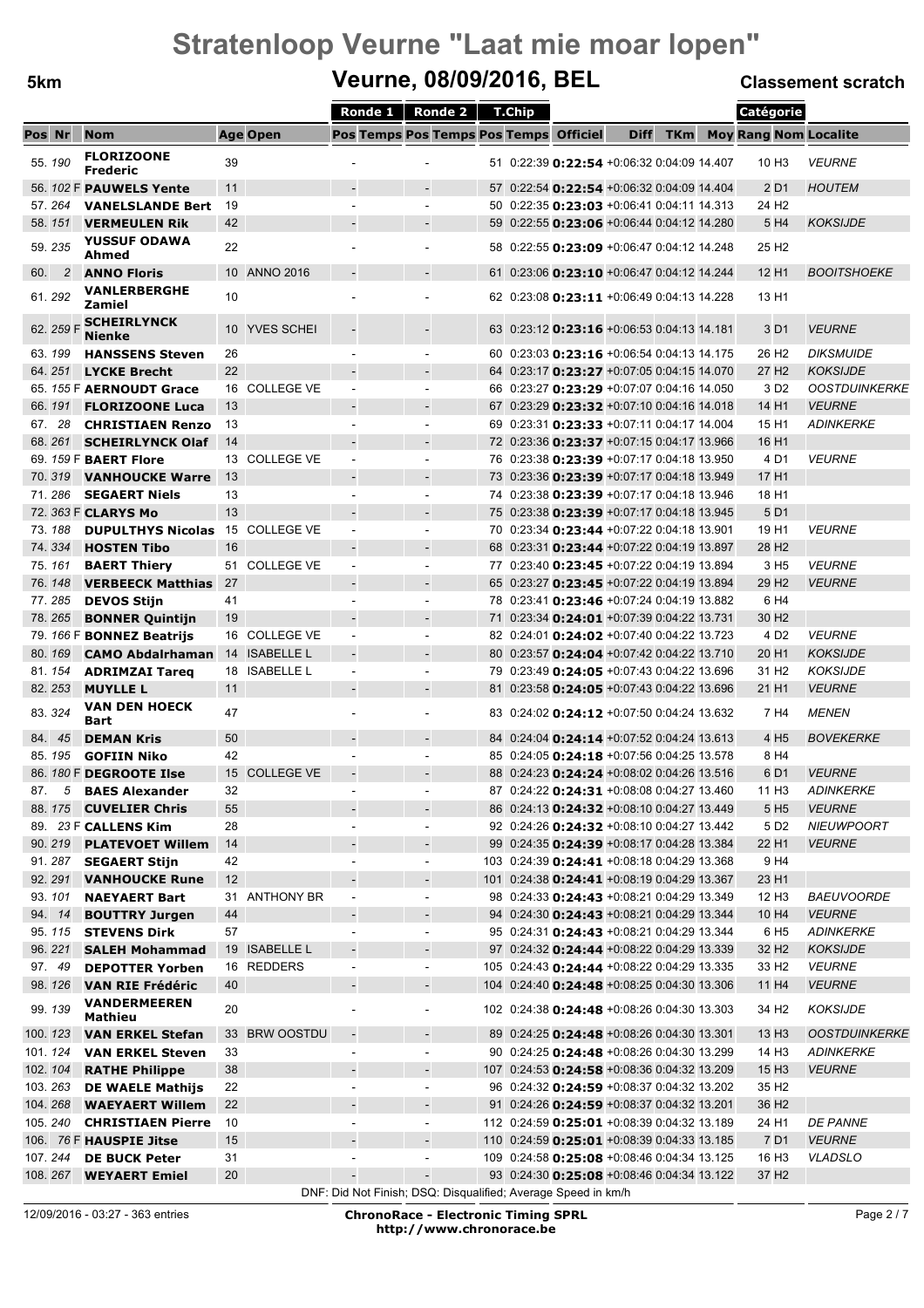### **5km Veurne, 08/09/2016, BEL Classement scratch**

|      |                    |                                                    |          |                   | Ronde 1                  | Ronde 2                                                       | T.Chip |                                                                                                          |             |            | Catégorie                             |                                  |
|------|--------------------|----------------------------------------------------|----------|-------------------|--------------------------|---------------------------------------------------------------|--------|----------------------------------------------------------------------------------------------------------|-------------|------------|---------------------------------------|----------------------------------|
|      | Pos Nr             | <b>Nom</b>                                         |          | <b>Age Open</b>   |                          | Pos Temps Pos Temps Pos Temps Officiel                        |        |                                                                                                          | <b>Diff</b> | <b>TKm</b> | <b>Moy Rang Nom Localite</b>          |                                  |
|      | 109. 75            | <b>H.MEHMEDOVIC</b>                                | 10       |                   |                          |                                                               |        | 120 0:25:10 0:25:11 +0:08:49 0:04:34 13.097                                                              |             |            | 25 H1                                 | <b>ADINKERKE</b>                 |
|      |                    | Ago                                                |          |                   |                          |                                                               |        |                                                                                                          |             |            |                                       |                                  |
| 111. | 110.129            | <b>VANDAMME Bjorn</b><br>87 F LINGIER Els          | 27<br>30 |                   |                          | $\overline{\phantom{a}}$<br>÷.                                |        | 106 0:24:46 0:25:11 +0:08:49 0:04:34 13.095<br>108 0:24:54 0:25:12 +0:08:50 0:04:35 13.090               |             |            | 38 H <sub>2</sub><br>2 D <sub>3</sub> | <b>VEURNE</b><br><b>VEURNE</b>   |
|      | 112.305            | <b>VERHELST Wim</b>                                | 49       |                   |                          | $\blacksquare$                                                |        | 121 0:25:12 0:25:14 +0:08:51 0:04:35 13.077                                                              |             |            | 12 H4                                 |                                  |
|      |                    | 113. 232 F <b>VERBANCK</b>                         |          |                   |                          |                                                               |        |                                                                                                          |             |            |                                       |                                  |
|      |                    | Anouscha                                           | 44       |                   |                          |                                                               |        | 116 0:25:04 <b>0:25:16</b> +0:08:53 0:04:35 13.060                                                       |             |            | 1 D <sub>4</sub>                      |                                  |
|      | 114.312            | <b>METSUE Steve</b>                                | 33       |                   |                          | $\blacksquare$                                                |        | 115 0:25:04 0:25:16 +0:08:54 0:04:35 13.052                                                              |             |            | 17 H <sub>3</sub>                     | <b>ADINKERKE</b>                 |
|      | 115.366            | <b>VAN EECKE Fideel</b>                            | 21       |                   |                          |                                                               |        | 100 0:24:38 0:25:17 +0:08:55 0:04:35 13.047                                                              |             |            | 39 H <sub>2</sub>                     | <b>RENINGE</b>                   |
|      | 116.260            | <b>SCHEIRLYNCK</b>                                 |          | 12 YVES SCHEI     |                          |                                                               |        | 123 0:25:19 0:25:20 +0:08:58 0:04:36 13.022                                                              |             |            | 26 H <sub>1</sub>                     | <b>VEURNE</b>                    |
|      |                    | Oscar<br><b>FLORIZOONE</b>                         |          |                   |                          |                                                               |        |                                                                                                          |             |            |                                       |                                  |
|      | 117.192            | <b>Thibault</b>                                    | 11       |                   |                          |                                                               |        | 122 0:25:19 <b>0:25:21</b> +0:08:59 0:04:36 13.015                                                       |             |            | 27 H1                                 | <b>VEURNE</b>                    |
|      | 118.256            | <b>DURIE Zeno</b>                                  | 9        |                   |                          | $\overline{\phantom{a}}$                                      |        | 124 0:25:20 0:25:21 +0:08:59 0:04:36 13.011                                                              |             |            | 28 H <sub>1</sub>                     |                                  |
|      | 119.353            | <b>LOUWAGIE Noel</b>                               | 56       |                   |                          | ٠                                                             |        | 117 0:25:08 0:25:24 +0:09:02 0:04:37 12.988                                                              |             |            | 7 H <sub>5</sub>                      | <b>ALVERINGEM</b>                |
|      | 120.215            | <b>OYAERT Arnaud</b>                               | 37       |                   |                          |                                                               |        | 111 0:24:59 0:25:26 +0:09:04 0:04:37 12.972                                                              |             |            | 18 H <sub>3</sub>                     | <b>DE MOEREN</b>                 |
|      | 121.216            | <b>OYAERT Thor</b>                                 | 12       |                   |                          |                                                               |        | 113 0:25:00 <b>0:25:27</b> +0:09:04 0:04:37 12.966                                                       |             |            | 29 H <sub>1</sub>                     | <b>DE MOEREN</b>                 |
|      | 122. 306           | <b>DEBACKER Tim</b>                                | 29       |                   |                          | $\overline{\phantom{a}}$                                      |        | 125 0:25:24 <b>0:25:27</b> +0:09:05 0:04:37 12.958                                                       |             |            | 40 H <sub>2</sub>                     |                                  |
|      |                    | 123. 78 F HUYGHE Evelien                           | 34       |                   |                          |                                                               |        | 118 0:25:08 0:25:28 +0:09:05 0:04:37 12.957                                                              |             |            | 3 D <sub>3</sub>                      | <b>OOSTVLETEREN</b>              |
|      | 124.304            | <b>THEURYNCK Elias</b>                             | 19       |                   |                          |                                                               |        | 114 0:25:00 <b>0:25:28</b> +0:09:05 0:04:37 12.957                                                       |             |            | 41 H <sub>2</sub>                     |                                  |
|      |                    | 125. 152 F WITTOUCK Kim                            | 29<br>47 |                   |                          | $\overline{a}$                                                |        | 119 0:25:09 0:25:29 +0:09:07 0:04:38 12.948                                                              |             |            | 6 D <sub>2</sub>                      | AALTER<br><b>VEURNE</b>          |
|      | 126. 50            | <b>DEPUTTER Tom</b><br>127. 187 F DHONDT Marlies   | 13       | <b>COLLEGE VE</b> | $\sim$                   | $\blacksquare$                                                |        | 126 0:25:24 0:25:32 +0:09:10 0:04:38 12.916<br>129 0:25:33 0:25:34 +0:09:12 0:04:39 12.903               |             |            | 13 H4<br>8 D1                         | <b>OOSTDUINKERKE</b>             |
|      |                    | 128. 255 F RYS Florence                            | 35       |                   |                          |                                                               |        | 128 0:25:32 0:25:41 +0:09:19 0:04:40 12.846                                                              |             |            | 4 D <sub>3</sub>                      | <b>VEURNE</b>                    |
|      | 129.273            | VAN RIE Mathijs                                    |          |                   |                          | $\blacksquare$                                                |        | 130 0:25:34 0:25:43 +0:09:20 0:04:40 12.831                                                              |             |            | 30 H <sub>1</sub>                     |                                  |
|      | 130.320            | <b>VANHOUCKE Robbe</b>                             | 11       |                   |                          |                                                               |        | 131 0:25:46 0:25:49 +0:09:27 0:04:41 12.779                                                              |             |            | 31 H1                                 |                                  |
|      |                    | 131. 186 F DHONDT Jolien                           |          | 13 COLLEGE VE     | $\sim$                   | ÷.                                                            |        | 132 0:25:48 0:25:49 +0:09:27 0:04:41 12.776                                                              |             |            | 9 D1                                  | <b>OOSTDUINKERKE</b>             |
| 132. | 97                 | <b>MAEYAERT Tom</b>                                | 12       |                   |                          |                                                               |        | 133 0:25:49 0:25:50 +0:09:28 0:04:41 12.768                                                              |             |            | 32 H1                                 | <b>VEURNE</b>                    |
|      | 133.257            | <b>DURIE Stefaan</b>                               | 45       |                   |                          | $\overline{\phantom{a}}$                                      |        | 135 0:25:53 0:25:55 +0:09:33 0:04:42 12.728                                                              |             |            | 14 H4                                 |                                  |
|      | 134. 12            | <b>BOEDT Tristan</b>                               | 10       | <b>U11 VEURNE</b> |                          |                                                               |        | 134 0:25:51 0:26:05 +0:09:43 0:04:44 12.647                                                              |             |            | 33 H1                                 | <b>VEURNE</b>                    |
|      | 135.369            | <b>VERAMME Lukas</b>                               | 22       |                   | $\sim$                   | $\blacksquare$                                                |        | 127 0:25:26 0:26:05 +0:09:43 0:04:44 12.644                                                              |             |            | 42 H <sub>2</sub>                     | <b>POLLINKHOVE</b>               |
|      | 136.290            | <b>TRUYMAN Tyler</b>                               | 21       |                   |                          | $\overline{\phantom{a}}$                                      |        | 138 0:26:05 0:26:08 +0:09:46 0:04:45 12.625                                                              |             |            | 43 H <sub>2</sub>                     | <b>STABROEK</b>                  |
|      | 137. 17            | <b>BRUNEEL Iben</b>                                | 10       |                   |                          | $\blacksquare$                                                |        | 136 0:25:59 0:26:14 +0:09:52 0:04:46 12.577                                                              |             |            | 34 H1                                 | <b>VEURNE</b>                    |
| 138. | 84                 | <b>LEROY Brent</b>                                 | 12       | RONNY COOU        |                          |                                                               |        | 143 0:26:16 <b>0:26:17</b> +0:09:54 0:04:46 12.555                                                       |             |            | 35 H <sub>1</sub>                     | <b>VEURNE</b>                    |
| 139. | 38                 | <b>COQUET Ronny</b>                                | 54<br>42 |                   | $\overline{\phantom{a}}$ | $\overline{a}$                                                |        | 142 0:26:12 0:26:17 +0:09:55 0:04:46 12.550                                                              |             |            | 8 H <sub>5</sub>                      | <b>VEURNE</b>                    |
|      | 140. 85<br>141.222 | <b>LEROY Didier</b><br><b>SHAHINN Quayssar</b>     | 22       | <b>ISABELLE L</b> |                          |                                                               |        | 141 0:26:11 0:26:19 +0:09:57 0:04:47 12.535<br>139 0:26:07 0:26:20 +0:09:58 0:04:47 12.525               |             |            | 15 H4<br>44 H <sub>2</sub>            | <b>VEURNE</b><br><b>KOKSIJDE</b> |
|      |                    | <b>VANDECASTEELE</b>                               |          |                   |                          |                                                               |        |                                                                                                          |             |            |                                       |                                  |
|      | 142, 132           | <b>Bart</b>                                        | 46       |                   |                          |                                                               |        | 145 0:26:21 <b>0:26:21</b> +0:09:59 0:04:47 12.517                                                       |             |            | 16 H <sub>4</sub>                     | <b>VEURNE</b>                    |
|      |                    | 143. 283 F COUTTEAU Axana                          | 12       |                   |                          |                                                               |        | 146 0:26:22 0:26:23 +0:10:01 0:04:47 12.504                                                              |             |            | 10 D1                                 |                                  |
|      | 144.238            | <b>BREEMEERSCH</b>                                 | 41       | <b>BREEMEERSC</b> |                          |                                                               |        | 140 0:26:09 0:26:26 +0:10:04 0:04:48 12.482                                                              |             |            | 17 H4                                 | <b>VEURNE</b>                    |
|      |                    | <b>Frederik</b>                                    |          |                   |                          |                                                               |        |                                                                                                          |             |            |                                       |                                  |
|      | 145.328<br>146. 53 | <b>DE BRUYNE Kristof</b>                           | 42<br>56 |                   | $\sim$                   | $\overline{\phantom{a}}$<br>$\frac{1}{2}$                     |        | 144 0:26:20 <b>0:26:27</b> +0:10:05 0:04:48 12.472                                                       |             |            | 18 H4                                 | <b>VEURNE</b>                    |
|      |                    | <b>DERUYTTER Paul</b><br>147. 349 F HOSTEN Natacha | 39       |                   |                          | $\overline{\phantom{a}}$                                      |        | 137 0:26:04 <b>0:26:31</b> +0:10:09 0:04:49 12.440<br>150 0:26:32 <b>0:26:35</b> +0:10:13 0:04:50 12.408 |             |            | 9 H <sub>5</sub><br>5 D <sub>3</sub>  | <b>VEURNE</b>                    |
|      | 148. 61            | <b>DOLPHEN Jens</b>                                | 26       |                   |                          |                                                               |        | 148 0:26:28 0:26:37 +0:10:14 0:04:50 12.398                                                              |             |            | 45 H <sub>2</sub>                     | <b>DIKSMUIDE</b>                 |
|      |                    | <b>VANSLEMBROUCK</b>                               |          |                   |                          |                                                               |        |                                                                                                          |             |            |                                       |                                  |
|      | 149.146            | Pascal                                             | 52       |                   |                          |                                                               |        | 151 0:26:33 0:26:39 +0:10:16 0:04:50 12.381                                                              |             |            | 10 H <sub>5</sub>                     | <b>VEURNE</b>                    |
|      | 150.122            | <b>VAN DAELE Luc</b>                               | 50       |                   |                          | $\blacksquare$                                                |        | 147 0:26:25 0:26:39 +0:10:17 0:04:50 12.378                                                              |             |            | 11 H <sub>5</sub>                     | <b>VEURNE</b>                    |
|      |                    | 151. 93 F MAERTENS Lut                             | 52       |                   |                          | $\blacksquare$                                                |        | 154 0:26:37 0:26:40 +0:10:18 0:04:50 12.373                                                              |             |            | 2 D <sub>5</sub>                      | <b>VEURNE</b>                    |
|      | 152.361            | <b>CHEROUTRE</b>                                   | 20       |                   |                          |                                                               |        | 156 0:26:40 0:26:46 +0:10:23 0:04:52 12.329                                                              |             |            | 46 H <sub>2</sub>                     |                                  |
|      |                    | Gregory                                            | 47       |                   |                          |                                                               |        |                                                                                                          |             |            | 19 H4                                 | <b>VEURNE</b>                    |
|      | 153.130<br>154.163 | <b>VANDAMME Tom</b>                                | 24       |                   |                          |                                                               |        | 160 0:26:42 0:26:46 +0:10:24 0:04:52 12.326<br>157 0:26:40 0:26:46 +0:10:24 0:04:52 12.326               |             |            | 47 H <sub>2</sub>                     |                                  |
|      |                    | <b>BARBIER Bjorn</b><br>155. 32 F CLOET Catho      | 11       |                   | $\sim$                   | $\blacksquare$                                                |        | 163 0:26:44 0:26:46 +0:10:24 0:04:52 12.324                                                              |             |            | 11 D1                                 | <b>VEURNE</b>                    |
|      | 156.329            | <b>VANDAMME Sven</b>                               | 17       |                   |                          |                                                               |        | 158 0:26:40 <b>0:26:46</b> +0:10:24 0:04:52 12.322                                                       |             |            | 48 H <sub>2</sub>                     |                                  |
|      | 157.176            | <b>DANNEEL Lars</b>                                |          | 10 COLLEGE VE     | $\overline{\phantom{a}}$ | $\overline{\phantom{a}}$                                      |        | 160 0:26:42 0:26:47 +0:10:25 0:04:52 12.319                                                              |             |            | 36 H1                                 | <b>VEURNE</b>                    |
|      | 158.109            | <b>SAMPERS Dylan</b>                               | 10       |                   |                          |                                                               |        | 159 0:26:42 0:26:47 +0:10:25 0:04:52 12.317                                                              |             |            | 37 H1                                 | <b>VEURNE</b>                    |
|      |                    | 159. 167 F <b>BOSSART Manon</b>                    |          | 17 ISABELLE L     | $\overline{\phantom{a}}$ | ÷.                                                            |        | 153 0:26:37 0:26:48 +0:10:26 0:04:52 12.310                                                              |             |            | 7 D <sub>2</sub>                      | <b>KOKSIJDE</b>                  |
| 160. |                    | 1F AMELOOT Isabel                                  | 34       |                   |                          |                                                               |        | 155 0:26:39 0:26:50 +0:10:28 0:04:52 12.292                                                              |             |            | 6 D <sub>3</sub>                      | <b>DIKSMUIDE</b>                 |
|      |                    | 161. 18 F BULCKE Ingeborg                          | 26       |                   |                          |                                                               |        | 164 0:26:49 0:26:52 +0:10:30 0:04:53 12.277                                                              |             |            | 8 D <sub>2</sub>                      | <b>VEURNE</b>                    |
|      |                    | 162. 128 <b>VANDAMME Bart</b>                      | 33       |                   |                          |                                                               |        | 149 0:26:30 0:26:53 +0:10:31 0:04:53 12.271                                                              |             |            | 19 H <sub>3</sub>                     | <b>VEURNE</b>                    |
|      |                    |                                                    |          |                   |                          | DNF: Did Not Finish; DSQ: Disqualified; Average Speed in km/h |        |                                                                                                          |             |            |                                       |                                  |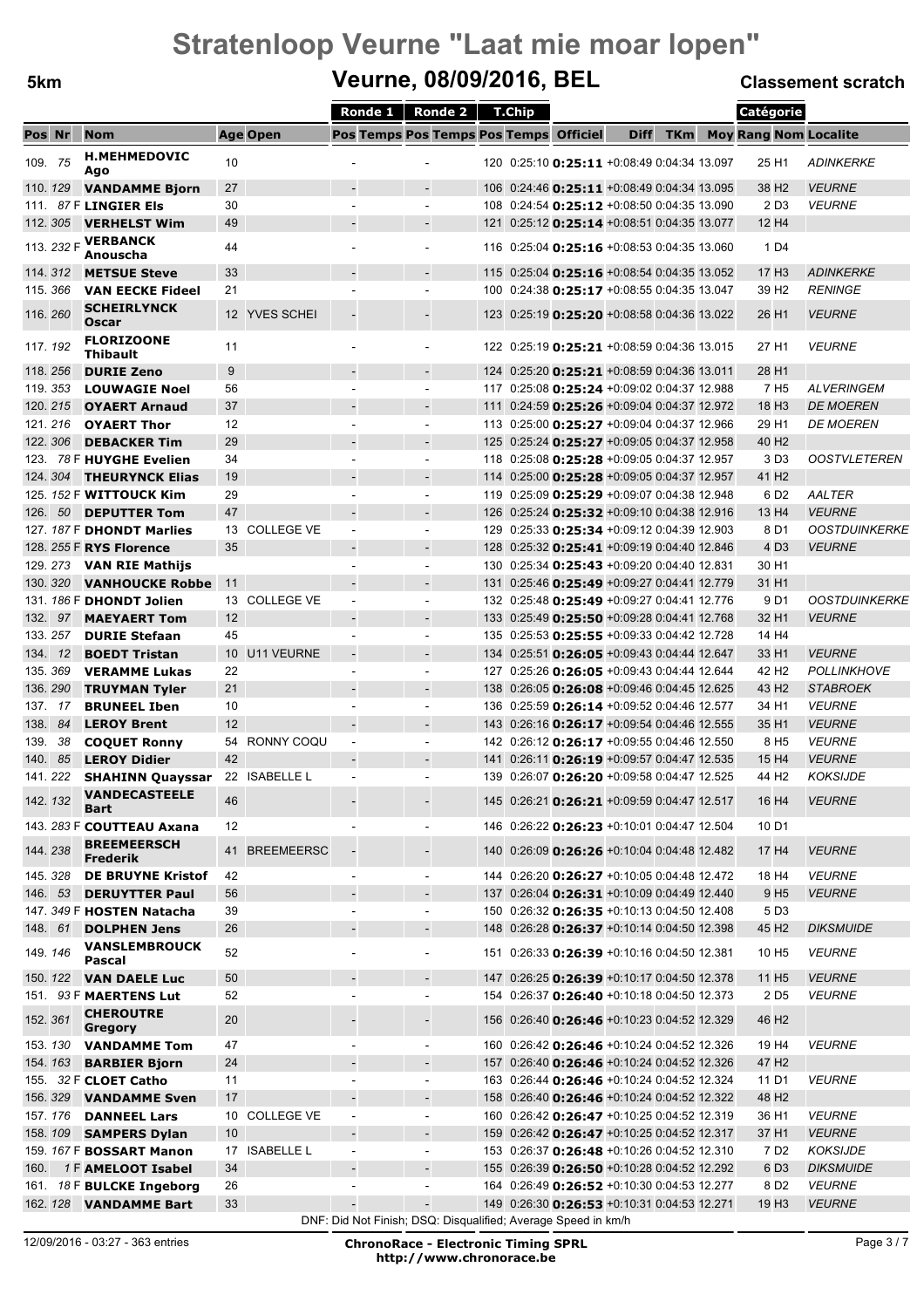### **5km Veurne, 08/09/2016, BEL Classement scratch**

|          |                |                                            |    |                   | Ronde 1                                                       | <b>Ronde 2</b>                         | T.Chip |                                                    |             |            | Catégorie                    |                    |
|----------|----------------|--------------------------------------------|----|-------------------|---------------------------------------------------------------|----------------------------------------|--------|----------------------------------------------------|-------------|------------|------------------------------|--------------------|
| Pos Nr   |                | <b>Nom</b>                                 |    | <b>Age Open</b>   |                                                               | Pos Temps Pos Temps Pos Temps Officiel |        |                                                    | <b>Diff</b> | <b>TKm</b> | <b>Moy Rang Nom Localite</b> |                    |
| 163.     | $\overline{4}$ | <b>ANNO Stefan</b>                         |    | 42 ANNO 2016      |                                                               |                                        |        | 152 0:26:34 0:26:55 +0:10:33 0:04:53 12.257        |             |            | 20 H4                        | <b>BOOITSHOEKE</b> |
| 164.     | 69             | <b>GEERAERT Hervé</b>                      | 16 |                   |                                                               |                                        |        | 162 0:26:43 0:26:59 +0:10:36 0:04:54 12.229        |             |            | 49 H <sub>2</sub>            | <b>VEURNE</b>      |
|          |                | 165. 80 F JOYE Caroline                    | 27 |                   |                                                               | $\overline{\phantom{a}}$               |        | 171 0:27:03 0:27:07 +0:10:44 0:04:55 12.169        |             |            | 9 D2                         | <b>STADEN</b>      |
|          |                | 166. 41 F DEBANDT Carolle                  | 36 |                   |                                                               |                                        |        | 175 0:27:12 0:27:14 +0:10:52 0:04:57 12.115        |             |            | 7 D <sub>3</sub>             | <b>VEURNE</b>      |
|          |                | 167. 144 VANHOUTTE Marijn                  | 31 |                   | ÷                                                             | $\sim$                                 |        | 166 0:26:55 0:27:16 +0:10:54 0:04:57 12.100        |             |            | 20 H <sub>3</sub>            | <b>VEURNE</b>      |
|          |                | 168. 127 F <b>VANDAMME Ann-</b>            |    |                   |                                                               |                                        |        |                                                    |             |            |                              |                    |
|          |                | Sophie                                     | 26 |                   |                                                               |                                        |        | 165 0:26:51 <b>0:27:17</b> +0:10:55 0:04:57 12.092 |             |            | 10 D <sub>2</sub>            | <b>ALVERINGEM</b>  |
|          |                | 169. 371 F <b>DIDIER Eve</b>               | 16 |                   | $\overline{\phantom{a}}$                                      | $\blacksquare$                         |        | 170 0:27:01 <b>0:27:21</b> +0:10:59 0:04:58 12.059 |             |            | 11 D <sub>2</sub>            |                    |
|          |                | 170. 249 LEVECQUE Jasper                   | 25 |                   |                                                               |                                        |        | 167 0:26:57 0:27:26 +0:11:04 0:04:59 12.026        |             |            | 50 H <sub>2</sub>            | <b>KOKSIJDE</b>    |
|          |                | 171. 88 F LIPPENS Greet                    | 50 |                   |                                                               | $\sim$                                 |        | 173 0:27:08 0:27:27 +0:11:05 0:04:59 12.019        |             |            | 3 D <sub>5</sub>             | <b>VEURNE</b>      |
|          |                | 172. 172 CLARYSSE Camiel                   |    | 12 COLLEGE VE     | $\overline{\phantom{a}}$                                      |                                        |        | 180 0:27:24 0:27:28 +0:11:05 0:04:59 12.014        |             |            | 38 H1                        | <b>KOKSIJDE</b>    |
|          |                | 173. 242 F <b>COOPMAN Ines</b>             | 24 |                   | ٠                                                             | $\sim$                                 |        | 168 0:26:59 <b>0:27:28</b> +0:11:05 0:04:59 12.013 |             |            | 12 D <sub>2</sub>            | <b>VEURNE</b>      |
| 174.     | 30             | CLAUW José                                 | 59 |                   | $\blacksquare$                                                |                                        |        | 172 0:27:04 0:27:30 +0:11:08 0:05:00 11.996        |             |            | 12 H <sub>5</sub>            | <b>VEURNE</b>      |
|          |                | 175. 218 F PINSON Sandy                    | 38 | <b>VRIENDENKR</b> | $\blacksquare$                                                | $\blacksquare$                         |        | 179 0:27:15 0:27:31 +0:11:09 0:05:00 11.988        |             |            | 8 D <sub>3</sub>             | <b>VEURNE</b>      |
| 176.     |                | 25 CASTELEIN Pieter                        | 31 |                   |                                                               |                                        |        | 174 0:27:10 <b>0:27:31</b> +0:11:09 0:05:00 11.986 |             |            | 21 H <sub>3</sub>            | <b>KOKSIJDE</b>    |
|          |                | 177. 33 F <b>CLOET Clara</b>               | 11 |                   | ٠                                                             | $\sim$                                 |        | 181 0:27:31 0:27:33 +0:11:11 0:05:00 11.976        |             |            | 12 D1                        | <b>VEURNE</b>      |
| 178.     |                | 92 F MAENHOUT Ruth                         | 23 |                   |                                                               |                                        |        | 169 0:27:01 <b>0:27:33</b> +0:11:11 0:05:00 11.975 |             |            | 13 D <sub>2</sub>            | <b>VEURNE</b>      |
|          |                | 179. 177 F DANNEEL Lisa                    |    | 13 COLLEGE VE     | $\overline{\phantom{a}}$                                      | $\blacksquare$                         |        | 182 0:27:31 0:27:33 +0:11:11 0:05:00 11.974        |             |            | 13 D1                        | <b>VEURNE</b>      |
| 180, 105 |                | <b>RONDELEZ Melvin</b>                     | 12 |                   |                                                               |                                        |        | 183 0:27:33 0:27:34 +0:11:12 0:05:00 11.968        |             |            | 39 H1                        | <b>ADINKERKE</b>   |
| 181.346  |                | <b>DEBAL James</b>                         | 24 |                   | ٠                                                             | $\overline{\phantom{a}}$               |        | 185 0:27:35 0:27:39 +0:11:16 0:05:01 11.935        |             |            | 51 H <sub>2</sub>            |                    |
| 182.     | -74            | <b>GRYSON Joël</b>                         | 34 |                   | $\overline{\phantom{a}}$                                      |                                        |        | 176 0:27:13 0:27:40 +0:11:18 0:05:01 11.926        |             |            | 22 H <sub>3</sub>            | <b>VEURNE</b>      |
| 183.275  |                | <b>DECLERCK Tom</b>                        | 37 |                   |                                                               | $\overline{\phantom{a}}$               |        | 178 0:27:13 0:27:42 +0:11:20 0:05:02 11.911        |             |            | 23 H <sub>3</sub>            | <b>VEURNE</b>      |
| 184, 165 |                | <b>BERTELOOT Dieter</b>                    | 39 |                   |                                                               |                                        |        | 177 0:27:13 0:27:42 +0:11:20 0:05:02 11.908        |             |            | 24 H <sub>3</sub>            |                    |
|          |                | 185. 307 F <b>BUNDERVOET</b><br>Anna-Maria | 63 |                   | ä,                                                            | $\sim$                                 |        | 184 0:27:34 0:27:44 +0:11:22 0:05:02 11.895        |             |            | 1 D <sub>6</sub>             |                    |
| 186. 96  |                | <b>MAEYAERT Milo</b>                       | 8  |                   | $\overline{a}$                                                | $\blacksquare$                         |        | 188 0:27:43 0:27:46 +0:11:24 0:05:03 11.880        |             |            | 40 H <sub>1</sub>            | <b>VEURNE</b>      |
|          |                | 187. 153 F ZOETE Nele                      | 33 |                   | $\overline{\phantom{a}}$                                      | $\sim$                                 |        | 189 0:27:44 0:27:49 +0:11:27 0:05:03 11.858        |             |            | 9 D <sub>3</sub>             | <b>HOUTHULST</b>   |
|          |                | 188. 178 F DE COCK Karolien                | 31 |                   |                                                               |                                        |        | 190 0:27:49 0:27:50 +0:11:28 0:05:03 11.851        |             |            | 10 D <sub>3</sub>            | <b>ADINKERKE</b>   |
|          |                | 189. 181 F DEKERVEL Heidi                  | 36 | <b>VRIENDENKR</b> | $\blacksquare$                                                | $\sim$                                 |        | 186 0:27:35 0:27:51 +0:11:29 0:05:03 11.846        |             |            | 11 D <sub>3</sub>            | DIKSMUIDE          |
| 190.     | 58             | <b>DEZEURE Walter</b>                      | 61 |                   |                                                               |                                        |        | 187 0:27:40 <b>0:27:52</b> +0:11:30 0:05:04 11.838 |             |            | 1 D <sub>8</sub>             | <b>KOKSIJDE</b>    |
| 191.308  |                | <b>HOSTENS Brecht</b>                      | 32 |                   | ۰                                                             | $\overline{\phantom{a}}$               |        | 191 0:27:51 <b>0:27:58</b> +0:11:36 0:05:05 11.797 |             |            | 25 H <sub>3</sub>            |                    |
|          |                | 192. 247 F GRUWE Charlene                  | 31 |                   |                                                               |                                        |        | 197 0:27:59 <b>0:28:01</b> +0:11:39 0:05:05 11.775 |             |            | 12 D <sub>3</sub>            | <b>ADINKERKE</b>   |
|          |                | 193. 142 F <b>VANHEE Els</b>               |    | 50 ELS VANHEE     | $\blacksquare$                                                | $\overline{\phantom{a}}$               |        | 193 0:27:56 0:28:02 +0:11:39 0:05:05 11.772        |             |            | 4 D <sub>5</sub>             | <b>BULSKAMP</b>    |
|          |                | 194. 77 F HIELE Els                        | 41 |                   |                                                               |                                        |        | 196 0:27:58 0:28:07 +0:11:44 0:05:06 11.736        |             |            | 2 D <sub>4</sub>             | <b>VEURNE</b>      |
|          |                | <b>VANDE WYNCKEL</b>                       |    |                   |                                                               |                                        |        |                                                    |             |            |                              |                    |
| 195.131  |                | Sven                                       | 39 |                   |                                                               | $\sim$                                 |        | 195 0:27:58 0:28:07 +0:11:45 0:05:06 11.734        |             |            | 26 H <sub>3</sub>            | <b>VEURNE</b>      |
|          |                | 196. 258 F VAN DE VIJVER                   |    | 46 YVES SCHEI     |                                                               |                                        |        | 192 0:27:54 <b>0:28:08</b> +0:11:46 0:05:06 11.727 |             |            | 3 D <sub>4</sub>             | <b>VEURNE</b>      |
|          |                | <b>Marike</b>                              |    |                   |                                                               |                                        |        |                                                    |             |            |                              |                    |
|          |                | 197. 72 F GODERIS Delphine                 | 38 |                   |                                                               | $\overline{\phantom{a}}$               |        | 199 0:28:08 0:28:10 +0:11:48 0:05:07 11.714        |             |            | 13 D <sub>3</sub>            | <b>HOUTEM</b>      |
| 198, 120 |                | <b>UREEL Willy</b>                         |    | 74 ENKELING       |                                                               | $\overline{\phantom{a}}$               |        | 194 0:27:56 0:28:10 +0:11:48 0:05:07 11.714        |             |            | 2 D <sub>8</sub>             | <b>VEURNE</b>      |
| 199.141  |                | <b>VANFLETEREN</b><br>Stefaan              | 53 |                   | $\blacksquare$                                                | $\blacksquare$                         |        | 198 0:28:02 0:28:16 +0:11:54 0:05:08 11.672        |             |            | 13 H <sub>5</sub>            | <b>KOKSIJDE</b>    |
|          |                | <b>MORTIER</b>                             |    |                   |                                                               |                                        |        |                                                    |             |            |                              |                    |
| 200.294  |                | <b>Alexander</b>                           | 9  | <b>YVES SCHEI</b> |                                                               | $\overline{\phantom{m}}$               |        | 204 0:28:19 0:28:24 +0:12:02 0:05:09 11.617        |             |            | 41 H1                        | <b>VEURNE</b>      |
|          | 201. 296 F     | <b>SCHEIRLYNCK</b>                         |    | 41 YVES SCHEI     | $\blacksquare$                                                | ÷,                                     |        | 201 0:28:12 0:28:25 +0:12:03 0:05:10 11.609        |             |            | 4 D4                         | <b>VEURNE</b>      |
|          |                | <b>Patricia</b>                            |    |                   |                                                               |                                        |        |                                                    |             |            |                              |                    |
|          |                | 202. 57 F DETAVERNIER                      | 15 |                   |                                                               | $\overline{a}$                         |        | 210 0:28:25 0:28:26 +0:12:04 0:05:10 11.600        |             |            | 14 D1                        | <b>WINGENE</b>     |
|          |                | Laura                                      |    |                   |                                                               |                                        |        |                                                    |             |            |                              |                    |
|          |                | 203. 98 F MEERSCHAERT<br><b>Delfine</b>    | 34 |                   |                                                               | ÷,                                     |        | 206 0:28:23 0:28:29 +0:12:07 0:05:10 11.583        |             |            | 14 D <sub>3</sub>            | <b>VEURNE</b>      |
| 204.302  |                | <b>THIEREN Peter</b>                       | 36 |                   |                                                               | $\overline{\phantom{a}}$               |        | 200 0:28:09 <b>0:28:33</b> +0:12:11 0:05:11 11.557 |             |            | 27 H <sub>3</sub>            |                    |
| 205. 37  |                | <b>COPPENS Rene</b>                        |    | 64 RENE COPPE     | $\qquad \qquad \blacksquare$                                  | ٠                                      |        | 209 0:28:25 0:28:35 +0:12:13 0:05:11 11.542        |             |            | 3 D <sub>8</sub>             | <b>KOKSIJDE</b>    |
| 206.321  |                | <b>DE BAETS Peter</b>                      | 51 |                   | $\qquad \qquad \blacksquare$                                  | $\blacksquare$                         |        | 203 0:28:19 0:28:36 +0:12:14 0:05:12 11.534        |             |            | 14 H <sub>5</sub>            |                    |
|          |                | 207. 110 F SARRAZYN Nathalie               |    |                   | $\overline{\phantom{m}}$                                      | $\overline{\phantom{a}}$               |        | 202 0:28:13 0:28:37 +0:12:15 0:05:12 11.526        |             |            | 1 XXX                        |                    |
|          |                | 208. 365 VANMARCKE Bart                    | 28 |                   |                                                               | $\overline{\phantom{a}}$               |        | 205 0:28:22 0:28:40 +0:12:18 0:05:12 11.509        |             |            | 52 H <sub>2</sub>            | <b>KOKSIJDE</b>    |
|          |                | 209. 86 F LEUNE Kathleen                   |    | 47 THE LERMIE     | $\overline{\phantom{a}}$                                      | $\blacksquare$                         |        | 211 0:28:40 0:28:45 +0:12:23 0:05:13 11.476        |             |            | 5 D <sub>4</sub>             | <b>VEURNE</b>      |
| 210. 91  |                | <b>MAENHOUT Aaron</b>                      | 18 |                   |                                                               |                                        |        | 207 0:28:23 0:28:55 +0:12:32 0:05:15 11.411        |             |            | 53 H <sub>2</sub>            | <b>VEURNE</b>      |
| 211.341  |                | <b>RAMOUDT Eric</b>                        |    |                   | ÷.                                                            | $\blacksquare$                         |        | 208 0:28:24 0:28:55 +0:12:33 0:05:15 11.407        |             |            | 4 D <sub>8</sub>             |                    |
|          |                | 212. 15 F BOUTTRY Zoë                      | 13 |                   |                                                               | $\overline{\phantom{a}}$               |        | 214 0:28:49 0:28:57 +0:12:35 0:05:15 11.395        |             |            | 15 D1                        | <b>VEURNE</b>      |
| 213. 54  |                | <b>DESCHILDER</b>                          | 14 |                   | $\blacksquare$                                                | $\overline{\phantom{a}}$               |        | 212 0:28:46 0:28:58 +0:12:36 0:05:16 11.388        |             |            | 42 H1                        | <b>DIKSMUIDE</b>   |
|          |                | <b>Mathis</b>                              |    |                   |                                                               |                                        |        |                                                    |             |            |                              |                    |
|          | 214. 55        | <b>DESCHILDER Tom</b>                      | 43 |                   | $\overline{a}$                                                | $\overline{\phantom{a}}$               |        | 213 0:28:48 0:29:01 +0:12:38 0:05:16 11.373        |             |            | 21 H4                        | <b>DIKSMUIDE</b>   |
|          |                | 215. 170 F CAPOEN Fieke                    | 12 |                   | ÷                                                             | $\blacksquare$                         |        | 220 0:28:59 <b>0:29:03</b> +0:12:41 0:05:17 11.355 |             |            | 16 D1                        | <b>VEURNE</b>      |
|          |                | 216. 223 F THIEREN Windy                   | 39 |                   | $\qquad \qquad \blacksquare$                                  | $\overline{\phantom{a}}$               |        | 216 0:28:56 0:29:04 +0:12:42 0:05:17 11.347        |             |            | 15 D <sub>3</sub>            |                    |
|          |                |                                            |    |                   | DNF: Did Not Finish; DSQ: Disqualified; Average Speed in km/h |                                        |        |                                                    |             |            |                              |                    |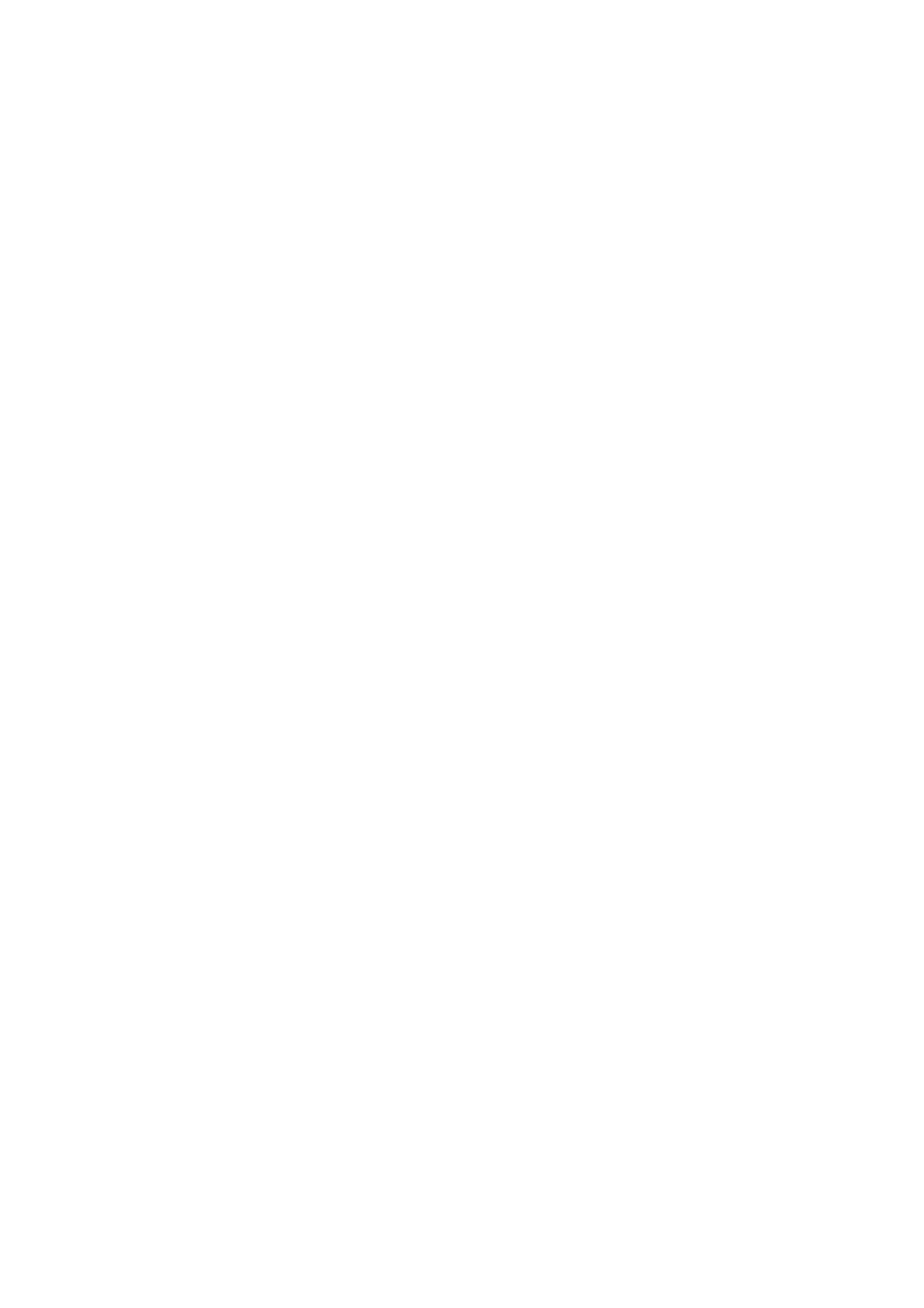### **5km Veurne, 08/09/2016, BEL Classement scratch**

|         |         |                                    |     |                   | Ronde $1 \parallel$      | Ronde 2                                | T.Chip                                                                                     |  |             | Catégorie  |  |                                      |                      |
|---------|---------|------------------------------------|-----|-------------------|--------------------------|----------------------------------------|--------------------------------------------------------------------------------------------|--|-------------|------------|--|--------------------------------------|----------------------|
| Pos Nr  |         | <b>Nom</b>                         |     | <b>Age Open</b>   |                          | Pos Temps Pos Temps Pos Temps Officiel |                                                                                            |  | <b>Diff</b> | <b>TKm</b> |  | <b>Moy Rang Nom Localite</b>         |                      |
|         | 217.214 | <b>OREEL Miel</b>                  | 9   |                   |                          |                                        | 218 0:28:56 0:29:05 +0:12:42 0:05:17 11.346                                                |  |             |            |  | 43 H1                                |                      |
|         |         | 218. 343 F COTTRY Nathalie         | 45  |                   |                          |                                        | 221 0:29:01 <b>0:29:12</b> +0:12:50 0:05:18 11.296                                         |  |             |            |  | 6 D <sub>4</sub>                     |                      |
|         |         | 219. 121 <b>VAN ACKER Wouter</b>   | 41  | <b>WOUTER VAN</b> | $\overline{a}$           | $\sim$                                 | 222 0:29:03 0:29:13 +0:12:51 0:05:18 11.292                                                |  |             |            |  | 22 H4                                | <b>VEURNE</b>        |
|         |         | 220. 325 F VANDORPE Nele           | 53  | <b>FILIP VANR</b> |                          |                                        | 231 0:29:14 0:29:17 +0:12:54 0:05:19 11.269                                                |  |             |            |  | 5 D <sub>5</sub>                     | <b>MENEN</b>         |
|         |         | 221. 318 <b>VANHOUCKE Vic</b>      | 7   |                   |                          | $\overline{\phantom{a}}$               | 230 0:29:13 <b>0:29:17</b> +0:12:54 0:05:19 11.269                                         |  |             |            |  | 44 H1                                |                      |
|         |         | 222. 134 F VANDECASTEELE           |     |                   |                          |                                        |                                                                                            |  |             |            |  |                                      |                      |
|         |         | <b>Christine</b>                   |     | 54 MACW           |                          |                                        | 226 0:29:10 <b>0:29:17</b> +0:12:55 0:05:19 11.267                                         |  |             |            |  | 6 D5                                 | <b>VEURNE</b>        |
|         |         | 223. 168 F BUYSE Ester             | 29  | <b>COLLEGE VE</b> |                          |                                        | 215 0:28:55 0:29:17 +0:12:55 0:05:19 11.266                                                |  |             |            |  | 14 D <sub>2</sub>                    | <b>KOKSIJDE</b>      |
|         |         | 224. 143 F <b>VANHEE Mia</b>       | 53  |                   |                          |                                        | 228 0:29:12 0:29:17 +0:12:55 0:05:19 11.265                                                |  |             |            |  | 7 D <sub>5</sub>                     | <b>VEURNE</b>        |
|         |         | 225. 208 <b>MAHIEU Nick</b>        | 31. | <b>COLLEGE VE</b> | $\sim$                   |                                        | 219 0:28:56 0:29:17 +0:12:55 0:05:19 11.263                                                |  |             |            |  | 28 H <sub>3</sub>                    | <b>DIKSMUIDE</b>     |
|         |         | 226. 317 VANHOUCKE John            | 42  |                   |                          |                                        | 232 0:29:14 <b>0:29:18</b> +0:12:56 0:05:19 11.256                                         |  |             |            |  | 23 H4                                |                      |
|         |         | 227. 10 F <b>BEYENS Sanne</b>      | 26  |                   |                          |                                        | 227 0:29:10 0:29:24 +0:13:02 0:05:20 11.218                                                |  |             |            |  | 15 D <sub>2</sub>                    | <b>VEURNE</b>        |
| 228.125 |         | <b>VAN GRAMBEREN</b>               | 47  |                   |                          |                                        | 223 0:29:06 0:29:28 +0:13:05 0:05:21 11.198                                                |  |             |            |  | 24 H4                                | <b>VEURNE</b>        |
|         |         | Johnny                             |     |                   |                          |                                        |                                                                                            |  |             |            |  |                                      |                      |
|         | 229.351 | <b>HERMANS Matt</b>                | 46  |                   |                          | $\sim$                                 | 233 0:29:18 0:29:30 +0:13:07 0:05:21 11.186                                                |  |             |            |  | 25 H4                                |                      |
|         |         | 230. 352 F PENEL Joke              | 16  |                   |                          |                                        | 234 0:29:18 <b>0:29:30</b> +0:13:07 0:05:21 11.186                                         |  |             |            |  | 16 D <sub>2</sub>                    |                      |
|         |         | 231. 248 F LEURIDAN Nees           | 31  |                   |                          |                                        | 224 0:29:06 0:29:30 +0:13:08 0:05:21 11.181                                                |  |             |            |  | 16 D <sub>3</sub>                    | <b>VEURNE</b>        |
|         |         | 232. 234 F VERHEECKE Nele          | 32  |                   |                          |                                        | 225 0:29:06 0:29:31 +0:13:09 0:05:22 11.176                                                |  |             |            |  | 17 D <sub>3</sub>                    | <b>VEURNE</b>        |
|         |         | 233. 368 F VERAMME Heleen          | 18  |                   |                          | $\overline{\phantom{a}}$               | 217 0:28:56 0:29:36 +0:13:13 0:05:22 11.149                                                |  |             |            |  | 17 D <sub>2</sub>                    | <b>POLLINKHOVE</b>   |
|         |         | 234. 31 F CLAUW Lien               | 31  |                   |                          |                                        | 229 0:29:12 0:29:39 +0:13:17 0:05:23 11.124                                                |  |             |            |  | 18 D <sub>3</sub>                    | <b>VEURNE</b>        |
|         |         | 235. 82 F LAMERS Maaike            | 36  |                   |                          | $\blacksquare$                         | 235 0:29:20 0:29:43 +0:13:21 0:05:24 11.103                                                |  |             |            |  | 19 D <sub>3</sub>                    | <b>VEURNE</b>        |
|         |         | 236. 118 F THYS Emilie             | 26  |                   |                          |                                        | 237 0:29:27 0:29:45 +0:13:23 0:05:24 11.086                                                |  |             |            |  | 18 D <sub>2</sub>                    | <b>VEURNE</b>        |
|         |         | 237. 364 F TOUQUET Anneleen        | 35  | <b>ANNELEEN T</b> |                          |                                        | 239 0:29:42 0:29:49 +0:13:27 0:05:25 11.063                                                |  |             |            |  | 20 D <sub>3</sub>                    | <b>VEURNE</b>        |
|         |         | 238. 337 F RIGOLE Mieke            | 35  |                   |                          | $\overline{\phantom{a}}$               | 236 0:29:26 0:29:51 +0:13:29 0:05:25 11.049                                                |  |             |            |  | 21 D <sub>3</sub>                    |                      |
|         |         | 239. 164 <b>BERTELOOT Bas</b>      | 11  |                   |                          | $\blacksquare$                         | 241 0:29:43 0:29:57 +0:13:35 0:05:26 11.013                                                |  |             |            |  | 45 H1                                |                      |
| 240.    |         | 6 F BALLIEU Leen                   | 35  |                   |                          |                                        | 240 0:29:43 0:29:58 +0:13:36 0:05:27 11.007                                                |  |             |            |  | 22 D <sub>3</sub>                    | <b>ALVERINGEM</b>    |
| 241.    |         | <b>7F BARRA Karin</b>              | 36  |                   |                          |                                        | 242 0:29:43 0:29:58 +0:13:36 0:05:27 11.007                                                |  |             |            |  | 23 D <sub>3</sub>                    | <b>ALVERINGEM</b>    |
|         |         | 242. 326 F <b>VANROOSE Greet</b>   | 40  |                   |                          |                                        | 243 0:29:50 <b>0:30:00</b> +0:13:37 0:05:27 11.000                                         |  |             |            |  | 7 D <sub>4</sub>                     | <b>MENEN</b>         |
|         |         | 243.313 <b>NR 313</b>              |     |                   |                          | $\sim$                                 | 244 0:30:00 <b>0:30:00</b> +0:13:38 0:05:27 10.998                                         |  |             |            |  | 5 D <sub>8</sub>                     |                      |
| 244.335 |         | <b>VANDENBUSSCHE</b>               |     |                   |                          |                                        | 238 0:29:35 0:30:01 +0:13:39 0:05:27 10.992                                                |  |             |            |  | 6 D <sub>8</sub>                     |                      |
|         |         | Jan                                |     |                   |                          |                                        |                                                                                            |  |             |            |  |                                      |                      |
|         |         | 245. 20 F CAILLIAU Alice           | 13  |                   |                          |                                        | 247 0:30:08 <b>0:30:11</b> +0:13:49 0:05:29 10.930                                         |  |             |            |  | 17 D1                                | <b>VEURNE</b>        |
| 246.    |         | 22 F CAILLIAU Pauline              | 11  |                   |                          |                                        | 249 0:30:09 0:30:11 +0:13:49 0:05:29 10.928                                                |  |             |            |  | 18 D1                                | <b>VEURNE</b>        |
| 247.    |         | 21 F CAILLIAU Marie                | 8   |                   |                          |                                        | 250 0:30:09 <b>0:30:12</b> +0:13:49 0:05:29 10.927                                         |  |             |            |  | 19 D1                                | <b>VEURNE</b>        |
| 248.    |         | 48 DEPAEPE Fernand                 | 69  |                   |                          |                                        | 254 0:30:14 0:30:16 +0:13:53 0:05:30 10.902<br>246 0:30:03 0:30:24 +0:14:02 0:05:31 10.854 |  |             |            |  | 7 D <sub>8</sub><br>8 D <sub>4</sub> | <b>VEURNE</b>        |
|         |         | 249. 300 F COPPELANS Gitta         | 44  |                   |                          |                                        |                                                                                            |  |             |            |  |                                      |                      |
|         |         | 250. 59 F DIERENDONCK<br>Dorin     | 63  |                   |                          |                                        | 245 0:30:00 <b>0:30:25</b> +0:14:03 0:05:31 10.848                                         |  |             |            |  | 2 D <sub>6</sub>                     | <b>NIEUWPOORT</b>    |
|         |         | 251. 26 F CATTEEU Nele             | 49  |                   |                          |                                        | 260 0:30:21 <b>0:30:26</b> +0:14:04 0:05:32 10.839                                         |  |             |            |  | 9 D4                                 | <b>VEURNE</b>        |
|         | 252.209 | <b>MIRZAHI Omid</b>                |     | 17 ISABELLE L     |                          |                                        | 256 0:30:18 0:30:28 +0:14:06 0:05:32 10.830                                                |  |             |            |  | 54 H <sub>2</sub>                    | <b>KOKSIJDE</b>      |
|         |         | <b>AZIZI Abdul</b>                 |     |                   |                          |                                        |                                                                                            |  |             |            |  |                                      |                      |
|         | 253.158 | Musawer                            |     | 18 ISABELLE L     |                          |                                        | 257 0:30:18 <b>0:30:30</b> +0:14:08 0:05:32 10.814                                         |  |             |            |  | 55 H <sub>2</sub>                    | <b>KOKSIJDE</b>      |
| 254.    |         | $51 F$ DEQUEECKER                  | 44  |                   |                          |                                        | 251 0:30:11 <b>0:30:30</b> +0:14:08 0:05:32 10.814                                         |  |             |            |  | 10 D <sub>4</sub>                    | <b>VEURNE</b>        |
|         |         | <b>Eveline</b>                     |     |                   |                          |                                        |                                                                                            |  |             |            |  |                                      |                      |
|         |         | 255. 204 F LIPPENS An              |     | 43 COLLEGE VE     | $\overline{\phantom{a}}$ | $\overline{\phantom{a}}$               | 252 0:30:12 <b>0:30:31</b> +0:14:08 0:05:32 10.813                                         |  |             |            |  | 11 D4                                | <b>VEURNE</b>        |
|         |         | 256. 311 F REGHEERE Jolien         | 23  |                   |                          |                                        | 258 0:30:18 0:30:31 +0:14:09 0:05:33 10.809                                                |  |             |            |  | 19 D <sub>2</sub>                    |                      |
|         |         | 257. 301 F DENEIRE Ellen           | 38  |                   | $\overline{\phantom{a}}$ | $\overline{\phantom{a}}$               | 253 0:30:14 0:30:34 +0:14:12 0:05:33 10.794                                                |  |             |            |  | 24 D <sub>3</sub>                    | <b>BRUGGE</b>        |
|         |         | 258. 198 HAENTJENS Kristof         | 46  |                   |                          |                                        | 261 0:30:25 <b>0:30:34</b> +0:14:12 0:05:33 10.790                                         |  |             |            |  | 26 H <sub>4</sub>                    | <b>STEENKERKE</b>    |
|         |         | 259. 299 CANDAELE Filip            | 36  |                   |                          | $\overline{\phantom{a}}$               | 248 0:30:09 <b>0:30:38</b> +0:14:16 0:05:34 10.770                                         |  |             |            |  | 29 H <sub>3</sub>                    |                      |
|         |         | 260. 99 F MORAEL Ann               | 55  |                   |                          | $\overline{\phantom{m}}$               | 259 0:30:20 0:30:40 +0:14:18 0:05:34 10.758                                                |  |             |            |  | 8 D <sub>5</sub>                     | <b>VEURNE</b>        |
|         |         | 261. 19 <b>BULTHEEL Luc</b>        | 56  |                   |                          | $\overline{\phantom{a}}$               | 255 0:30:17 0:30:44 +0:14:22 0:05:35 10.735                                                |  |             |            |  | 15 H <sub>5</sub>                    | <i><b>VEURNE</b></i> |
|         |         | 262. 310 F VEREECKE Emmily         | 23  |                   |                          | $\blacksquare$                         | 265 0:30:37 0:30:50 +0:14:28 0:05:36 10.698                                                |  |             |            |  | 20 D <sub>2</sub>                    |                      |
|         |         | 263. 34 F CLOET IIse               | 40  |                   | $\blacksquare$           | $\overline{\phantom{a}}$               | 264 0:30:35 0:30:55 +0:14:33 0:05:37 10.672                                                |  |             |            |  | 12 D4                                | <i>BRUGGE</i>        |
| 264.    |         | 29 F CLAEREBOUT<br><b>Isabelle</b> | 41  |                   |                          |                                        | 268 0:30:47 0:30:55 +0:14:33 0:05:37 10.671                                                |  |             |            |  | 13 D <sub>4</sub>                    | <b>VEURNE</b>        |
|         |         | 265. 103 F POLLET Nadine           | 43  |                   |                          |                                        | 269 0:30:47 0:30:55 +0:14:33 0:05:37 10.671                                                |  |             |            |  | 14 D4                                | <b>VEURNE</b>        |
|         |         | 266. 254 <b>TANGHE Staf</b>        | 9   |                   |                          | $\overline{a}$                         | 262 0:30:33 0:30:56 +0:14:34 0:05:37 10.666                                                |  |             |            |  | 46 H1                                | <b>LEISELE</b>       |
|         |         | 267. 236 <b>ARIE Sampers</b>       | 10  |                   | ÷,                       | $\overline{\phantom{a}}$               | 263 0:30:34 0:30:56 +0:14:34 0:05:37 10.664                                                |  |             |            |  | 47 H1                                | <b>IZENBERGE</b>     |
|         |         | <b>DEKEYNE</b>                     |     |                   |                          |                                        |                                                                                            |  |             |            |  |                                      |                      |
| 268.    | 43 F    | Geneviève                          | 56  |                   |                          | $\overline{\phantom{a}}$               | 266 0:30:39 0:31:06 +0:14:44 0:05:39 10.610                                                |  |             |            |  | 9 D <sub>5</sub>                     | <b>VEURNE</b>        |
|         |         | 269. 282 <b>COUTTEAU Jelle</b>     | 8   |                   |                          |                                        | 276 0:31:05 0:31:06 +0:14:44 0:05:39 10.608                                                |  |             |            |  | 48 H1                                |                      |
|         |         | 270. 36 F COECKELBERGHS            | 60  |                   |                          |                                        | 272 0:31:02 0:31:07 +0:14:45 0:05:39 10.603                                                |  |             |            |  | 3 D <sub>6</sub>                     | <b>VEURNE</b>        |
|         |         | Magda                              |     |                   |                          |                                        |                                                                                            |  |             |            |  |                                      |                      |

DNF: Did Not Finish; DSQ: Disqualified; Average Speed in km/h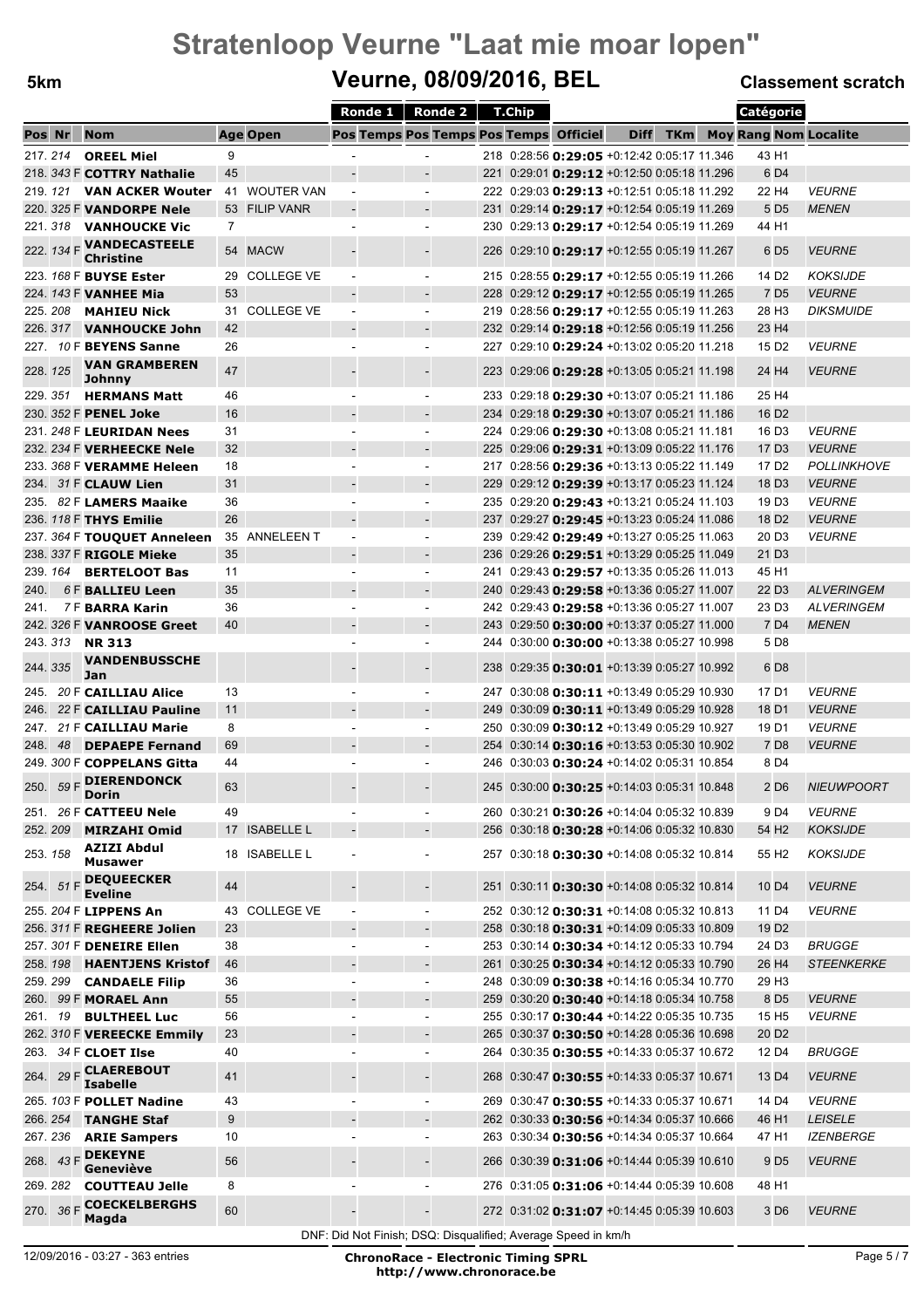### **5km Veurne, 08/09/2016, BEL Classement scratch**

|          |            |                                          |                              | Ronde $1 \parallel$      | Ronde 2                  | <b>T.Chip</b>                                      |             |            | Catégorie                    |                      |
|----------|------------|------------------------------------------|------------------------------|--------------------------|--------------------------|----------------------------------------------------|-------------|------------|------------------------------|----------------------|
| Pos Nr   |            | <b>Nom</b>                               | <b>Age Open</b>              |                          |                          | Pos Temps Pos Temps Pos Temps Officiel             | <b>Diff</b> | <b>TKm</b> | <b>Moy Rang Nom Localite</b> |                      |
|          | 271. 360 F | <b>DE HOLLANDER</b>                      | 56                           |                          |                          | 273 0:31:02 0:31:07 +0:14:45 0:05:39 10.602        |             |            | 10 D <sub>5</sub>            | <b>VEURNE</b>        |
|          |            | Vera                                     |                              |                          |                          |                                                    |             |            |                              |                      |
|          |            | 272. 262 F BUYSE Saar                    | 37                           |                          | $\overline{\phantom{a}}$ | 274 0:31:03 0:31:13 +0:14:51 0:05:40 10.567        |             |            | 25 D <sub>3</sub>            |                      |
|          |            | 273. 136 F VANDENBRANDE<br>Nele          | 45                           |                          |                          | 275 0:31:05 0:31:14 +0:14:52 0:05:40 10.562        |             |            | 15 D4                        | <b>VEURNE</b>        |
| 274.     |            | 11 F BLANCKAERT<br><b>Natalie</b>        | 42                           |                          |                          | 279 0:31:07 0:31:15 +0:14:52 0:05:40 10.559        |             |            | 16 D <sub>4</sub>            | <b>VEURNE</b>        |
|          |            | 275. 269 TOUQUET Bart                    | 44                           |                          |                          | 267 0:30:46 0:31:15 +0:14:53 0:05:41 10.557        |             |            | 27 H4                        |                      |
|          |            | 276. 149 F VERBRUGGHE<br>Veerle          | 35                           |                          |                          | 285 0:31:11 <b>0:31:17</b> +0:14:55 0:05:41 10.547 |             |            | 26 D <sub>3</sub>            | <i>ADINKERKE</i>     |
|          |            | 277. 64 F DUYCK Sabine                   | 35                           |                          |                          | 284 0:31:10 <b>0:31:17</b> +0:14:55 0:05:41 10.546 |             |            | 27 D3                        | <b>VEURNE</b>        |
| 278.     |            | 89 F LONCKE Sofie                        | 26                           |                          |                          | 278 0:31:06 <b>0:31:18</b> +0:14:56 0:05:41 10.540 |             |            | 21 D <sub>2</sub>            | <b>ESEN</b>          |
|          |            | 279. 73 F GOUWY Sophie                   | 24                           | $\blacksquare$           | $\sim$                   | 277 0:31:06 <b>0:31:18</b> +0:14:56 0:05:41 10.539 |             |            | 22 D <sub>2</sub>            | <b>STEENKERKE</b>    |
|          |            | 280. 280 HERREMAN Kasper                 | 10                           |                          |                          | 270 0:30:57 0:31:22 +0:15:00 0:05:42 10.518        |             |            | 49 H1                        |                      |
| 281.     |            | 67 F FORE Charlotte                      | 24                           |                          |                          | 289 0:31:20 <b>0:31:23</b> +0:15:00 0:05:42 10.514 |             |            | 23 D <sub>2</sub>            | <b>VEURNE</b>        |
| 282. 201 |            | <b>HUBRECHT Daan</b>                     | 10 <sup>1</sup><br>VANDOORNE |                          |                          | 271 0:30:58 0:31:23 +0:15:01 0:05:42 10.512        |             |            | 50 H <sub>1</sub>            | <b>VEURNE</b>        |
| 283.362  |            | <b>DESCHRYVER Filip</b>                  | 52                           |                          |                          | 290 0:31:21 0:31:23 +0:15:01 0:05:42 10.511        |             |            | 16 H <sub>5</sub>            | <b>KESSEL-LO</b>     |
| 284.241  |            | <b>CHRISTOPHE</b><br><b>Verrue</b>       | 31 CHRISTOPHE                |                          |                          | 281 0:31:08 0:31:27 +0:15:05 0:05:43 10.491        |             |            | 30 H <sub>3</sub>            | <b>ALVERINGEM</b>    |
|          | 285. 227 F | <b>VANDEN KERCHOVE</b><br>Kato           | 15<br><b>COLLEGE VE</b>      |                          |                          | 280 0:31:08 0:31:27 +0:15:05 0:05:43 10.490        |             |            | 20 D1                        | <b>VEURNE</b>        |
|          |            | 286. 83 F LEGEIN Maureen                 | <b>GEEN</b><br>65            | $\overline{\phantom{a}}$ | $\overline{\phantom{a}}$ | 291 0:31:21 0:31:28 +0:15:06 0:05:43 10.485        |             |            | 4 D <sub>6</sub>             | <b>VEURNE</b>        |
|          |            | 287. 40 F DEBACKER Camille               | 15                           |                          |                          | 282 0:31:09 <b>0:31:28</b> +0:15:06 0:05:43 10.483 |             |            | 21 D1                        | <b>VEURNE</b>        |
|          |            | 288. 71 F GESQUIERE Sara                 | 24                           |                          |                          | 283 0:31:09 0:31:29 +0:15:07 0:05:43 10.477        |             |            | 24 D <sub>2</sub>            | <b>VEURNE</b>        |
|          |            | 289. 157 ARREY Patrice                   | 38 ISABELLE L                | $\sim$                   | $\sim$                   | 294 0:31:30 <b>0:31:30</b> +0:15:07 0:05:43 10.476 |             |            | 31 H <sub>3</sub>            | <b>KOKSIJDE</b>      |
|          |            | 290. 116 F STRYBOL Ruth                  | 31                           |                          |                          | 292 0:31:25 0:31:34 +0:15:12 0:05:44 10.450        |             |            | 28 D <sub>3</sub>            | <b>VEURNE</b>        |
|          |            | 291. 207 F MAEYAERT Julia                | 17 COLLEGE VE                | $\overline{\phantom{a}}$ |                          | 287 0:31:18 <b>0:31:41</b> +0:15:19 0:05:45 10.411 |             |            | 25 D <sub>2</sub>            | LO                   |
|          |            | 292. 229 F VANDERMEEREN<br>Laura         | <b>COLLEGE VE</b><br>17      |                          |                          | 288 0:31:19 0:31:42 +0:15:19 0:05:45 10.410        |             |            | 26 D <sub>2</sub>            | <b>VEURNE</b>        |
|          |            | 293. 160 F <b>BAERT Jade</b>             | 17 COLLEGE VE                | $\blacksquare$           |                          | 286 0:31:17 0:31:42 +0:15:20 0:05:45 10.408        |             |            | 27 D2                        | <b>VEURNE</b>        |
|          |            | 294. 279 F VANDERGUCHT<br>Liesbet        | 39                           |                          |                          | 293 0:31:28 0:31:53 +0:15:31 0:05:47 10.347        |             |            | 29 D <sub>3</sub>            |                      |
|          |            | 295. 332 F BRUTSAERT Mieke               | 46                           |                          |                          | 300 0:31:47 0:31:55 +0:15:32 0:05:48 10.339        |             |            | 17 D <sub>4</sub>            | <b>WATOU</b>         |
| 296.     |            | 9 BEL Jonas                              | 24                           |                          |                          | 298 0:31:42 0:31:56 +0:15:34 0:05:48 10.332        |             |            | 56 H <sub>2</sub>            | <b>VEURNE</b>        |
|          |            | 297. 183 F DEPOORTER Jente               | 19                           |                          |                          | 296 0:31:41 0:32:00 +0:15:37 0:05:49 10.312        |             |            | 28 D <sub>2</sub>            | <b>VEURNE</b>        |
|          |            | 298. 70 F GERARD Patty                   | 36 PATTY GERA                | $\sim$                   |                          | 295 0:31:40 0:32:00 +0:15:38 0:05:49 10.308        |             |            | 30 D <sub>3</sub>            | <b>VEURNE</b>        |
|          |            | 299. 370 <b>DIDIER Lens</b>              | 15                           | L.                       | $\overline{\phantom{a}}$ | 299 0:31:46 0:32:06 +0:15:44 0:05:50 10.276        |             |            | 51 H <sub>1</sub>            |                      |
|          |            | 300. 297 F GERMONPRE Lore                | 34                           |                          |                          | 297 0:31:42 0:32:07 +0:15:44 0:05:50 10.274        |             |            | 31 D <sub>3</sub>            |                      |
|          |            | 301. 193 F GEORGE Paule                  | 54 HAVENZATE                 |                          |                          | 302 0:31:51 0:32:09 +0:15:46 0:05:50 10.264        |             |            | 11 D <sub>5</sub>            | <i><b>VEURNE</b></i> |
|          |            | 302. 140 F VANDOOREN Fien                | 34                           |                          |                          | 301 0:31:48 0:32:09 +0:15:47 0:05:50 10.260        |             |            | 32 D <sub>3</sub>            | <b>VEURNE</b>        |
|          |            | 303. 225 F VAN DONGEN<br>Rachel          | 44                           |                          |                          | 305 0:31:58 <b>0:32:11</b> +0:15:49 0:05:51 10.250 |             |            | 18 D4                        |                      |
|          |            | 304. 44 F DELRUE Carine                  | 49                           |                          | $\overline{\phantom{a}}$ | 312 0:32:03 0:32:11 +0:15:49 0:05:51 10.249        |             |            | 19 D <sub>4</sub>            | <b>VEURNE</b>        |
|          |            | 305. 171 F CATTEEUW Ella                 | 22                           |                          | $\overline{\phantom{a}}$ | 306 0:31:59 <b>0:32:13</b> +0:15:51 0:05:51 10.241 |             |            | 29 D <sub>2</sub>            |                      |
|          |            | 306. 24 F CARREIN Liesbet                | 40                           |                          |                          | 303 0:31:55 <b>0:32:16</b> +0:15:54 0:05:52 10.223 |             |            | 20 D <sub>4</sub>            | <b>VEURNE</b>        |
|          |            | 307. 316 F VAN OOSTVELDT<br>Kaat         | <b>HOWEST</b><br>43          |                          |                          | 313 0:32:18 0:32:22 +0:15:59 0:05:53 10.195        |             |            | 21 D4                        | <b>VEURNE</b>        |
|          |            | 308. 39 F CORNILLE Carmen                | 29                           |                          | $\overline{\phantom{a}}$ | 304 0:31:57 0:32:22 +0:16:00 0:05:53 10.191        |             |            | 30 D <sub>2</sub>            | <b>VEURNE</b>        |
|          |            | 309. 194 F GERMONPRE Lien                | 32                           | ÷,                       | $\overline{\phantom{a}}$ | 307 0:32:00 0:32:25 +0:16:03 0:05:53 10.178        |             |            | 33 D <sub>3</sub>            | <b>VEURNE</b>        |
|          |            | 310. 231 F VANRYCKEGHEM<br>Helene        | 28 COLLEGE VE                |                          |                          | 310 0:32:03 0:32:25 +0:16:03 0:05:53 10.178        |             |            | 31 D <sub>2</sub>            | <b>OOSTVLETEREN</b>  |
|          |            | 311. 315 <b>KIEKENS Patrick</b>          | 55                           | $\overline{\phantom{a}}$ | $\overline{\phantom{a}}$ | 309 0:32:02 0:32:27 +0:16:04 0:05:54 10.169        |             |            | 17 H <sub>5</sub>            |                      |
|          |            | 312. 314 F VAN HOUTTE Freya              | 54                           |                          |                          | 308 0:32:02 0:32:27 +0:16:04 0:05:54 10.169        |             |            | 12 D <sub>5</sub>            |                      |
|          |            | 313. 309 F DEZEURE Lies                  | 32                           | L.                       | $\overline{\phantom{a}}$ | 311 0:32:03 0:32:28 +0:16:05 0:05:54 10.164        |             |            | 34 D <sub>3</sub>            |                      |
|          |            | 314. 272 <b>VAN RIE Robin</b>            | 13                           |                          | $\overline{\phantom{a}}$ | 316 0:32:28 <b>0:32:36</b> +0:16:14 0:05:55 10.119 |             |            | 52 H1                        |                      |
|          |            | 315. 108 F RYS Goedele                   | 37 HAVENZATE                 | $\overline{\phantom{a}}$ | $\overline{\phantom{a}}$ | 314 0:32:22 0:32:40 +0:16:18 0:05:56 10.097        |             |            | 35 D <sub>3</sub>            | <i><b>VEURNE</b></i> |
|          |            | 316. 340 F SCHAACK Laure                 | 37                           |                          |                          | 315 0:32:27 0:32:52 +0:16:30 0:05:58 10.038        |             |            | 36 D <sub>3</sub>            |                      |
|          |            | 317. 189 <b>ELSKENS Tim</b>              | 37                           | ٠                        | $\blacksquare$           | 318 0:32:36 0:32:53 +0:16:31 0:05:58 10.031        |             |            | 32 H <sub>3</sub>            | <b>VEURNE</b>        |
|          |            | 318. 224 F VALLAEYS Shirley              | 32                           |                          | $\overline{\phantom{a}}$ | 319 0:32:37 0:32:55 +0:16:32 0:05:59 10.025        |             |            | 37 D <sub>3</sub>            | <b>VEURNE</b>        |
|          |            | 319. 284 <b>GOENS Jef</b>                | 60                           |                          | $\overline{\phantom{a}}$ | 321 0:32:47 0:32:56 +0:16:34 0:05:59 10.017        |             |            | 8 D <sub>8</sub>             |                      |
|          |            | 320. 197 F GUNST Pauline                 | 10                           |                          |                          | 326 0:32:53 0:32:57 +0:16:35 0:05:59 10.012        |             |            | 22 D1                        | <b>VEURNE</b>        |
|          |            | 321. 347 F DEBAENST Rita                 | 66                           |                          |                          | 324 0:32:50 0:32:58 +0:16:35 0:05:59 10.009        |             |            | 5 D <sub>6</sub>             |                      |
|          |            | 322. 295 F <b>MORTIER Ann-</b><br>Sophie | 10 YVES SCHEI                |                          |                          | 328 0:32:54 0:32:58 +0:16:36 0:05:59 10.009        |             |            | 23 D1                        | <b>VEURNE</b>        |
| 323.336  |            | <b>VANDENBUSSCHE</b><br><b>Frans</b>     | 58                           |                          |                          | 317 0:32:35 0:33:01 +0:16:39 0:06:00 9.991         |             |            | 18 H <sub>5</sub>            |                      |
|          |            | 324. 367 F VERAMME Celine                | 27                           |                          | $\overline{\phantom{a}}$ | 323 0:32:50 0:33:07 +0:16:45 0:06:01 9.961         |             |            | 32 D <sub>2</sub>            | <b>VEURNE</b>        |

DNF: Did Not Finish; DSQ: Disqualified; Average Speed in km/h